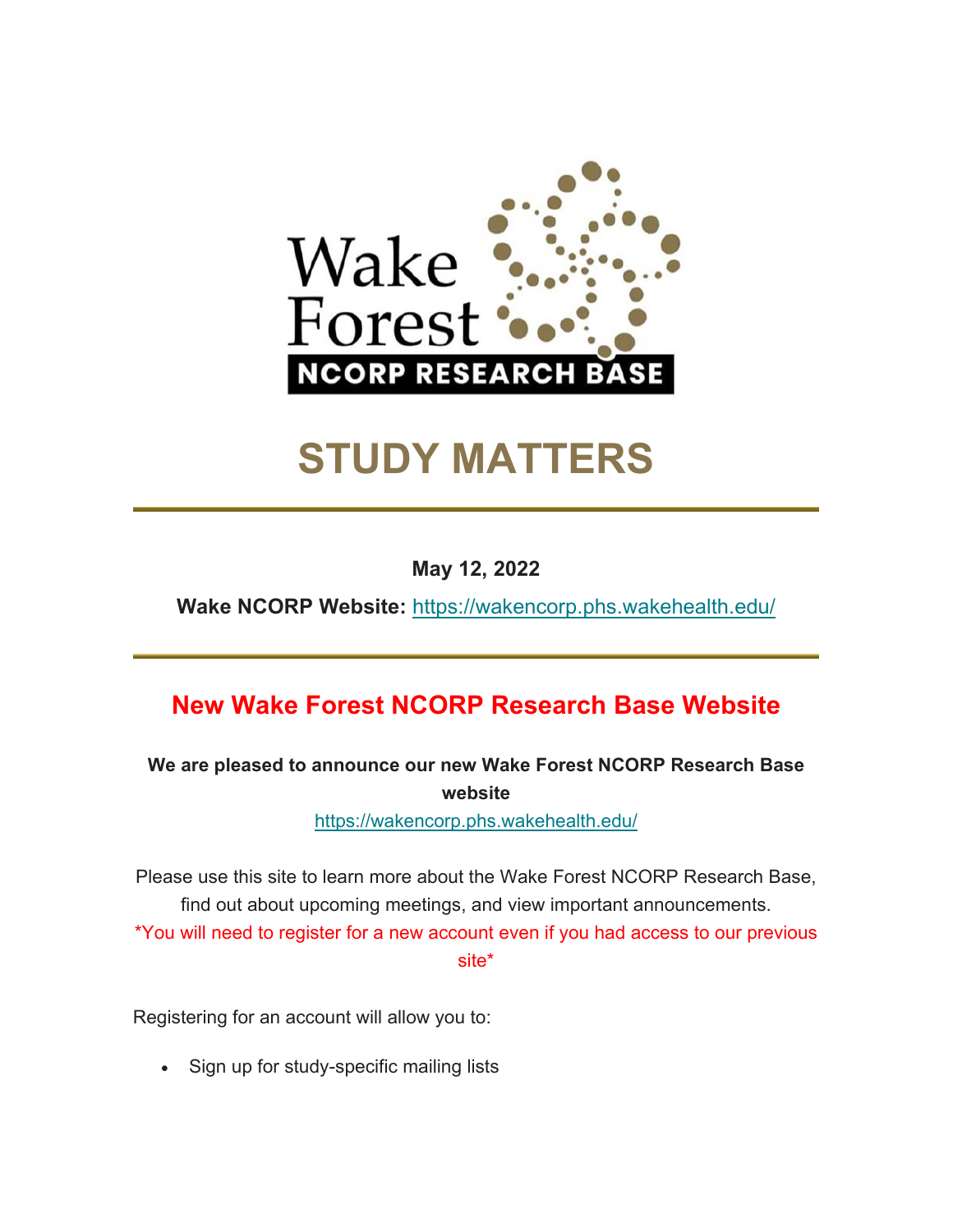- Join site calls and other meetings from the Upcoming Events section
- Access study training materials
- View previous study meetings
- Download important study documents including training videos, study guides, and neurocognitive CRFs

Please click on the document link below to view registration instructions:

**Registration Instructions**

If you have any questions or need assistance with registration please email NCORP@wakehealth.edu

## **WF NCORP RB Quarterly Call**

#### **Has been rescheduled from May 11th to June 15th at 4pm EDT Please make the change to your calendar.**

If you would like to attend, but did not receive an invitation, please email NCORP@wakehealth.edu

## **NCI Requirement: NCORP Program Site Level Attributes Survey for CCDR Studies**

The enrolling affiliate/sub affiliate will complete the NCORP Program Site Level Attributes Survey and submit it to the CTSU Regulatory Office using the Regulatory Submission Portal located in the Regulatory section of the CTSU website. The form will collect various attributes about the enrolling affiliate/sub affiliate. All of the questions on the form must be complete and the distribution for the analytic cases question must equal 100%. (See form for directions). The form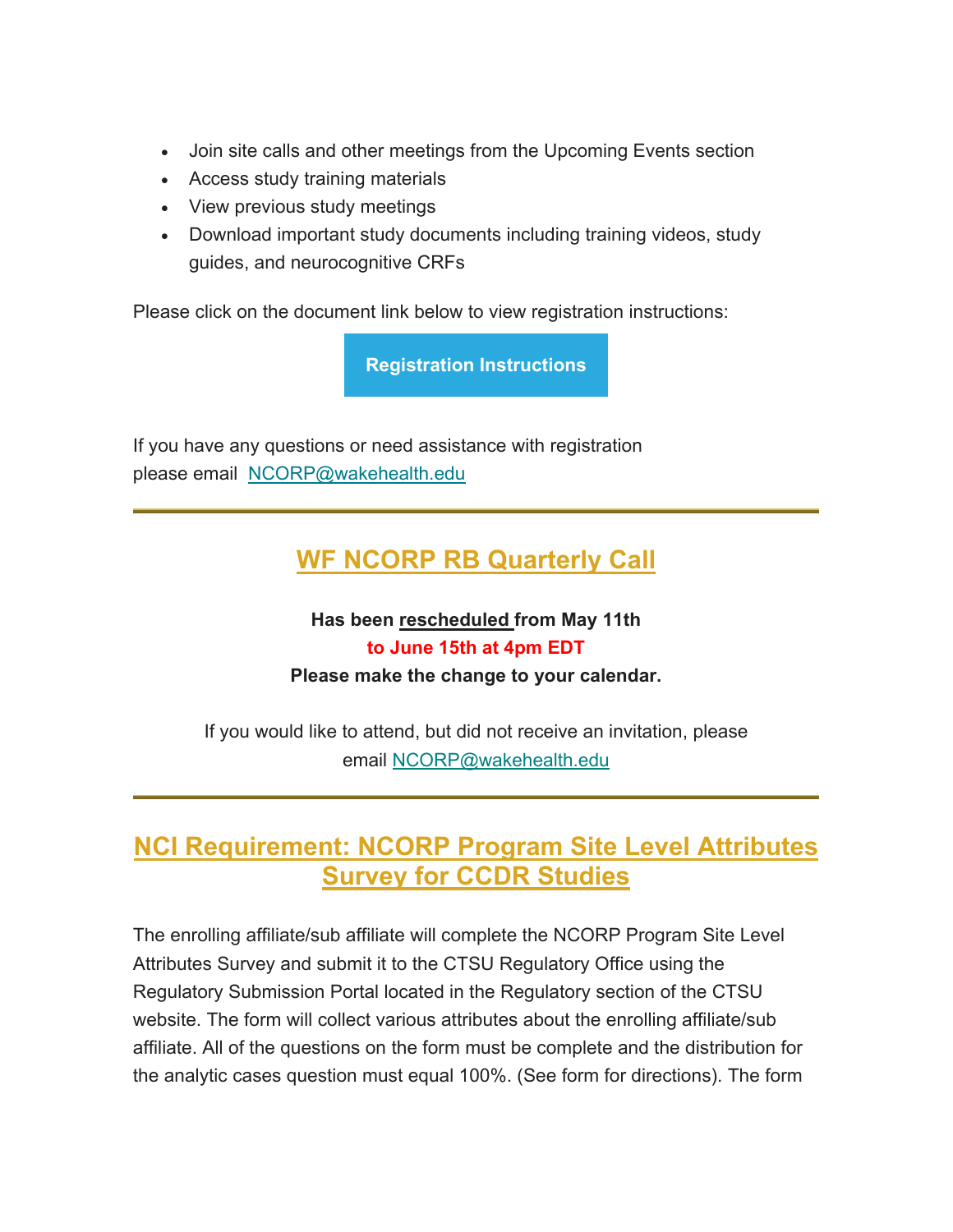must be received and complete for site registration approval in RSS. The NCORP Program Site Level Attributes Survey requirement is submitted once for participation on all NCORP CCDR trials, but will expire two years after it is received. NCORP sites will need to resubmit the NCORP Program Site Level Attributes Survey to the CTSU in order to continue to enroll to CCDR trials. Please refer to your protocol for details about this requirement.

| A Dashboard<br>Home<br><b>Protocols</b>                                                                                                                                                                                                                                                                                                                                                                                                                                                                                           | Regulatory -    | Auditing & Monitoring ▼<br><b>OPEN</b><br>Data Management -<br>$RUMS -$ | Delegation Log - | <b>Resources</b> | Collab        |  |  |  |  |  |
|-----------------------------------------------------------------------------------------------------------------------------------------------------------------------------------------------------------------------------------------------------------------------------------------------------------------------------------------------------------------------------------------------------------------------------------------------------------------------------------------------------------------------------------|-----------------|-------------------------------------------------------------------------|------------------|------------------|---------------|--|--|--|--|--|
| <b>Resources Browser</b><br>囪<br><b>National Cancer Institute Resources</b><br>2<br>G<br>Search: 2                                                                                                                                                                                                                                                                                                                                                                                                                                |                 |                                                                         |                  |                  |               |  |  |  |  |  |
| + My Protocols <sup>2</sup><br><b>Et My Favorites [0 docs]</b>                                                                                                                                                                                                                                                                                                                                                                                                                                                                    | #               | <b>Title</b>                                                            | <b>File Date</b> | <b>Format</b>    | <b>Post D</b> |  |  |  |  |  |
| + Experimental Therapeutics Clinical<br><b>Trials Network (ETCTN) Program</b>                                                                                                                                                                                                                                                                                                                                                                                                                                                     |                 |                                                                         |                  |                  |               |  |  |  |  |  |
| + CTSU Operations Information<br>- Researcher Resources<br>+ Adverse Event Reporting and CTEP-<br><b>AERS</b><br>+ Audit Resources<br>+ Dangerous Goods Shipping Training<br>+ Human Subjects Protection<br>+ In IRB and Assurance Information<br>+ National Cancer Institute Resources<br>+ la Educational Multimedia<br>+ Site Advisory Panel<br>+ Translated Short Form Consents<br>+ Disease Portfolios<br>+ Protocol Specific Materials<br>+ C Frequently Asked Questions (FAQs)<br>Glossary and Acronyms<br>+ LPO Resources | $\mathbf{1}$    | Identity and Access Management (IAM) Registration<br>$Page \bigstar$    | Not Applicable   | Web Link         | 08-Sep-       |  |  |  |  |  |
|                                                                                                                                                                                                                                                                                                                                                                                                                                                                                                                                   | $\overline{2}$  | Cancer Information Service (CIS)                                        | Not Applicable   | Web Link         | 05-Apr-       |  |  |  |  |  |
|                                                                                                                                                                                                                                                                                                                                                                                                                                                                                                                                   | з               | Cancer Therapy Evaluation Program (CTEP)                                | Not Applicable   | Web Link         | 05-Apr-       |  |  |  |  |  |
|                                                                                                                                                                                                                                                                                                                                                                                                                                                                                                                                   | 4               | Education and Training for Health Professionals                         | Not Applicable   | Web Link         | $12$ -Nov-    |  |  |  |  |  |
|                                                                                                                                                                                                                                                                                                                                                                                                                                                                                                                                   | 5               | NCI Community Oncology Research Program (NCORP)<br>Information          | Not Applicable   | Web Link         | 06-Apr-       |  |  |  |  |  |
|                                                                                                                                                                                                                                                                                                                                                                                                                                                                                                                                   | 6               | NCI Investigators Resources                                             | Not Applicable   | Web Link         | 23-Mar-       |  |  |  |  |  |
|                                                                                                                                                                                                                                                                                                                                                                                                                                                                                                                                   | 7               | NCI Main Site (Cancer.gov)                                              | Not Applicable   | Web Link         | 05-Apr-       |  |  |  |  |  |
|                                                                                                                                                                                                                                                                                                                                                                                                                                                                                                                                   | 8               | NCI's NCTN Guidelines                                                   | Not Applicable   | Web Link         | 06-Apr-       |  |  |  |  |  |
|                                                                                                                                                                                                                                                                                                                                                                                                                                                                                                                                   | 9               | NCI's Publications Locator                                              | Not Applicable   | Web Link         | 23-Mar-       |  |  |  |  |  |
|                                                                                                                                                                                                                                                                                                                                                                                                                                                                                                                                   | 10 <sup>1</sup> | NCORP Program Site Level Attributes Survey                              | 21-Dec-2020      | <b>PDF</b>       | $22$ -Dec-    |  |  |  |  |  |
|                                                                                                                                                                                                                                                                                                                                                                                                                                                                                                                                   | 11              | NCORP Resource: HRSA List of Critical Access<br>Hospitals as of 3/27/20 | 31-Mar-2020      | <b>EXCEL</b>     | 08-Apr-       |  |  |  |  |  |
|                                                                                                                                                                                                                                                                                                                                                                                                                                                                                                                                   | 12<br>13        | NCORP Resource: HRSA List of Rural Health Clinics as<br>of $3/27/20$    | 31-Mar-2020      | <b>EXCEL</b>     | 08-Apr-       |  |  |  |  |  |
|                                                                                                                                                                                                                                                                                                                                                                                                                                                                                                                                   |                 | Protecting Human Research Participants Training                         | Not Applicable   | Web Link         | $13$ -Feb-    |  |  |  |  |  |
|                                                                                                                                                                                                                                                                                                                                                                                                                                                                                                                                   | 14              | Public Research Contact Information                                     | 03-Aug-2018      | <b>PDF</b>       | 27-Sep-       |  |  |  |  |  |
|                                                                                                                                                                                                                                                                                                                                                                                                                                                                                                                                   | 15              | Registration and Credentialing Repository (RCR)                         | Not Applicable   | Web Link         | 08-Sep-       |  |  |  |  |  |

## **2022 Landscape Assessment**

The 2022 Landscape Assessment is available to all NCORP sites through June 24<sup>th</sup>. We encourage all sites to roster and submit their data as soon as possible. For any questions about rostering or survey submissions, please email us at NCORP@wakehealth.edu. A PDF copy of the survey is available on the new Wake NCORP Website under Studies > Landscape > Study Documents & Forms.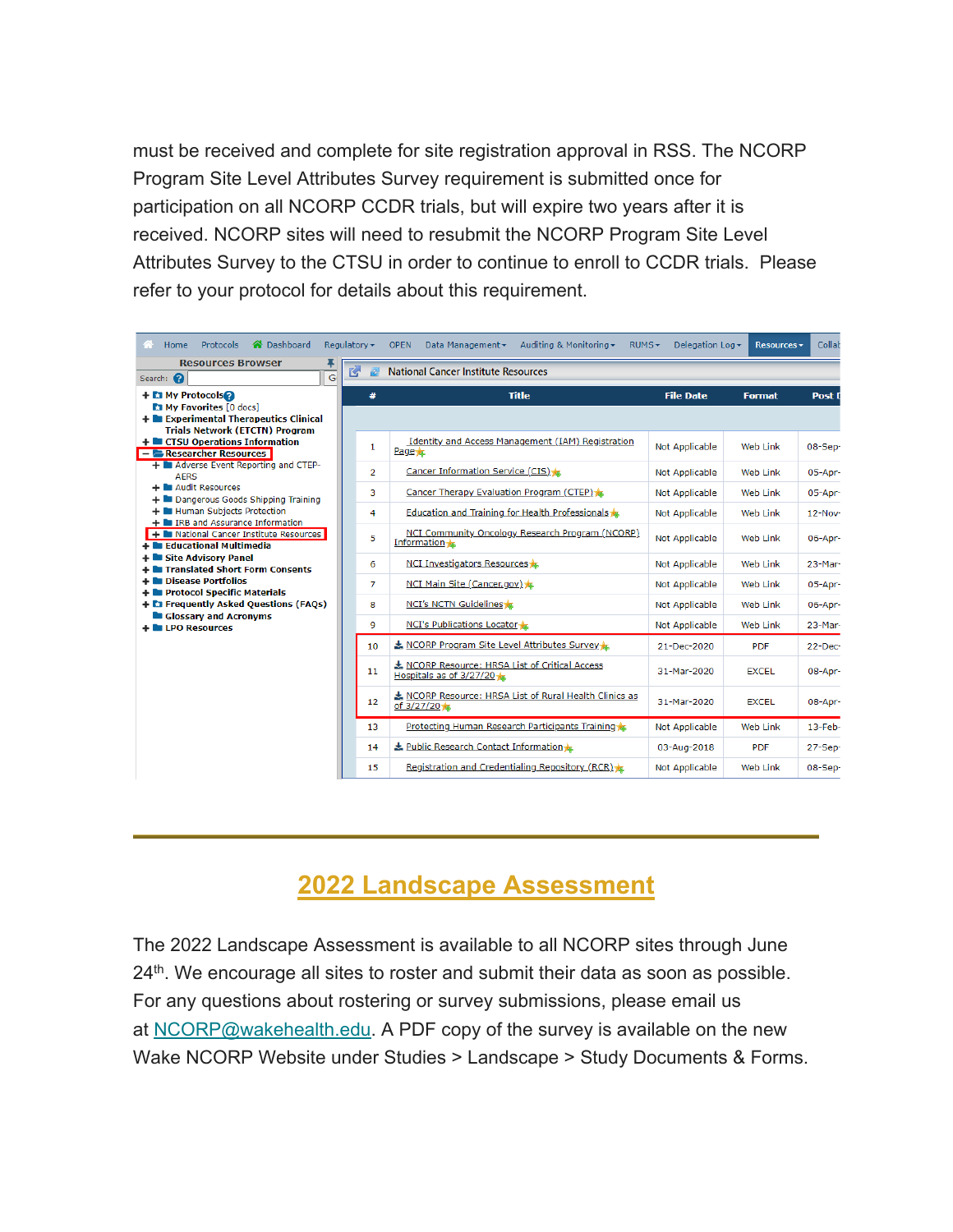# **Mark Your Calendar: CCDR Workshop**

We invite all NCORP CCDR Leads and interested site investigators and staff to save the date for a half day CCDR workshop led by investigators from the iDAPT: Implementation and Informatics P50 Center. The focus will be on building capacity to participate in implementation science CCDR studies, including information on assessing your practice readiness and engaging stakeholders. The in-person workshop will be immediately following the Wake Forest NCORP Research Base Annual Meeting on the morning of October  $12<sup>th</sup>$ . Interested participants can email NCORP@wakehealth.edu to indicate their preliminary interest and receive more information when available.

# **For Funding Opportunities Announcements Relevant to NCORP CCDR, click on this link:**

https://healthcaredelivery.cancer.gov/funding/opportunities.html

## **Upcoming Site Calls**

## **WF-1802 - PCW - Influence of Primary Treatment for Prostate Cancer on Work Experience**

May 17, 2022 at 1:30pm EDT

**WF-1805CD - HN-STAR - Implementation and Effectiveness Trial of HN-STAR**  May 18, 2022 at 3:00pm EDT

**WF-1804CD - AH-HA - Assessing Effectiveness and Implementation of an EHR Tool to Assess Heart Health Among Survivors (AH-HA)**

May 19, 2022 at 11:30am EDT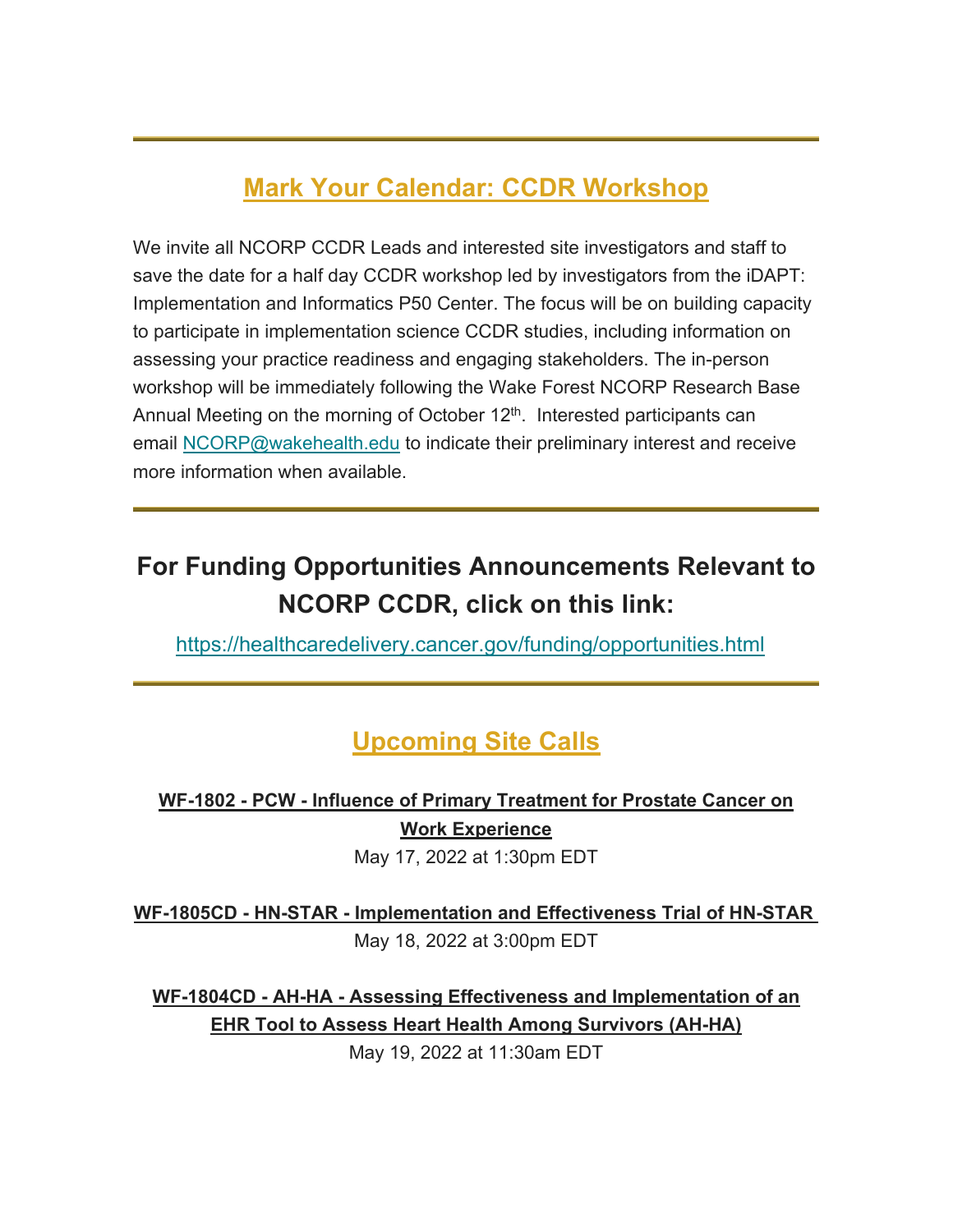#### **WF-1801 - Ramipril - A Single Arm, Pilot Study of Ramipril for Preventing Radiation-Induced Cognitive Decline in Glioblastoma (GBM) Patients Receiving Brain Radiotherapy**

June 1, 2022 at 2:00pm EDT

## **WF-1806 - M&M - Myopenia and Mechanisms of Chemotherapy Toxicity in Older Adults with Colorectal Cancer**

June 8, 2022 at 2:30pm EDT

If you would like to attend, but did not receive an invitation, please email NCORP@wakehealth.edu

You can also join site calls from our website. Click the call in the "Upcoming Events" section on the Home page or through the Calendar in the "About Us" section

**Please email** 7NCORP@wakehealth.edu **when shipping biospecimen samples to the NCORP Research Base Biospecimens lab (Studies WF-97415, WF-1801, and WF-1901). Include the FEDEX tracking number in your email so that misplaced samples can be tracked before they spoil. Please ship by "FedEx Priority Overnight" (please change this on the pre-printed shipping label if this is not selected).**

## **Study Updates**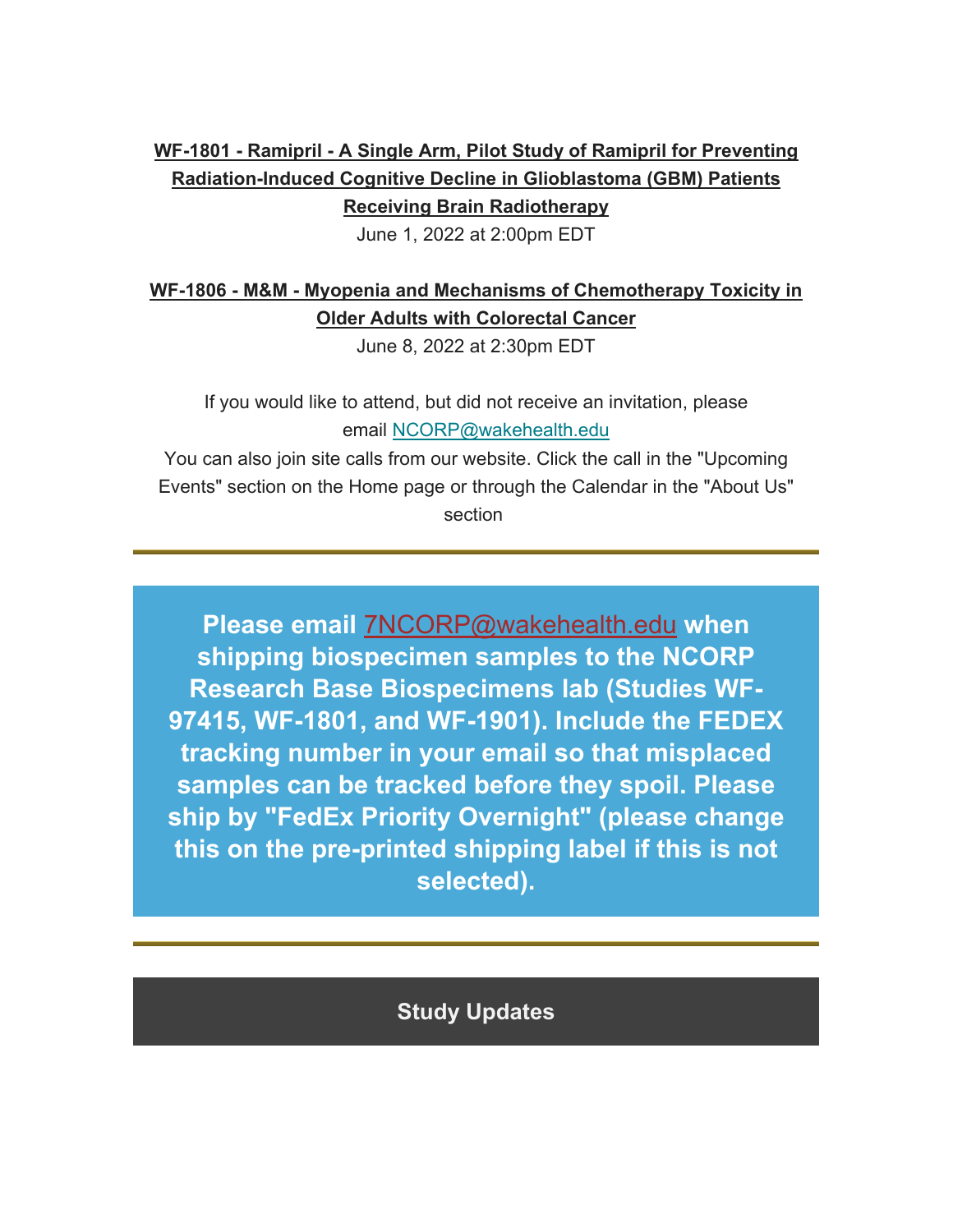# **WF-1804CD - AH-HA - Assessing Effectiveness and Implementation of an EHR Tool to Assess Heart Health Among Survivors**

#### **Amendment 5, Protocol Version Date 02/10/2022 was released 04/26/2022**

Changes associated with this amendment include:

- Updated the list of items to be pulled from the Electronic Health Record at AH-HA intervention sites at 1 year post tool activation
- Clarification that the AH-HA tool can be used with appropriate nonparticipants seen by trained providers
- Changed the Provider Key informant interview guide

# **WF-1806 - M&M - Myopenia and Mechanisms of Chemotherapy Toxicity in Older Adults with Colorectal Cancer**

An updated *Helpful Guidelines*, version 05/06/2022, is available on the WAKENCORP website. The **CRA Training** section has been updated to include instructions aligned with new website format.

Please contact NCORP@wakehealth.edu; Attn: WF-1806, if you have questions.

# **WF-1901 - IMPACTS - Internet Delivered Management of Pain Among Cancer Treatment**

An updated *Helpful Guide*, version 05/05/2022, is available on the WAKENCORP website. The **Training** section has been updated to include instructions aligned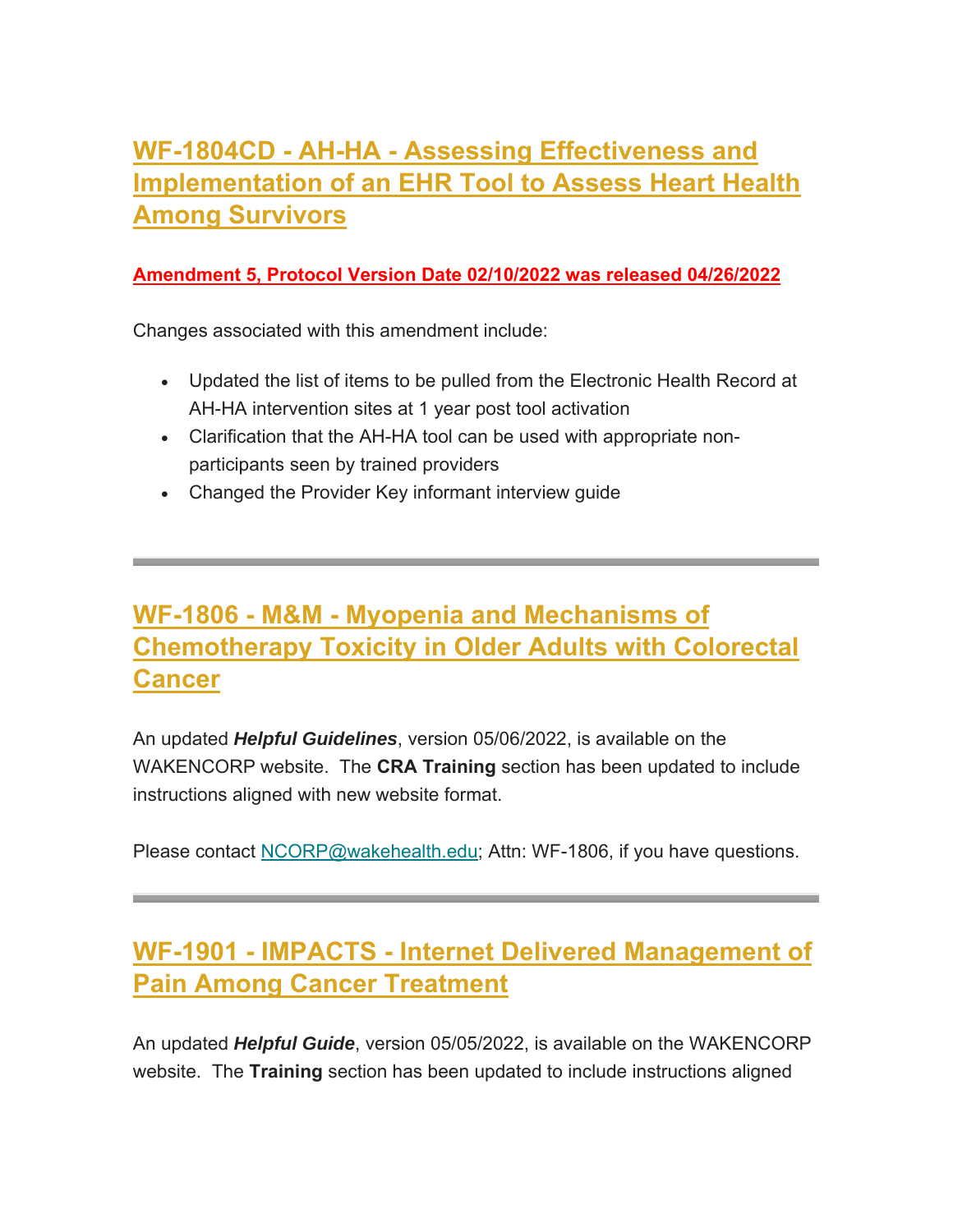with new website format.

Please contact NCORP@wakehealth.edu; Attn: WF-1901, if you have questions.

## **WF-1805CD - HN-STAR - Implementation and Effectiveness Trial of HN-STAR**

We are pleased to announce that we will be offering travel awards to the top two accruing sites between January 19 and July 31, 2022. Each award will cover two nights' accommodations at the Wake Forest NCORP 2022 Annual Meeting in Myrtle Beach, SC at the Marriott Grand Dunes in October.

# **WF-97415 - UPBEAT - Understanding and Predicting Breast Cancer Events after Treatment**

#### **UPBEAT (WF-97415) Amendment 7, PVD 04/08/2022, Release Date 05/04/2022**

The WF NCORP Research Base study titled *Understanding and Predicting Breast Cancer Events after Treatment (UPBEAT)* has been amended. The study closed to enrollment on July 30, 2021. The following changes were made with this amendment:

- Corrected language in protocol regarding the length of time study participants will be followed.
- Added language regarding sample collection to Appendix B Lab Guidelines and updated address for the NCORP Biospecimen lab.

#### **Regulatory Requirements**